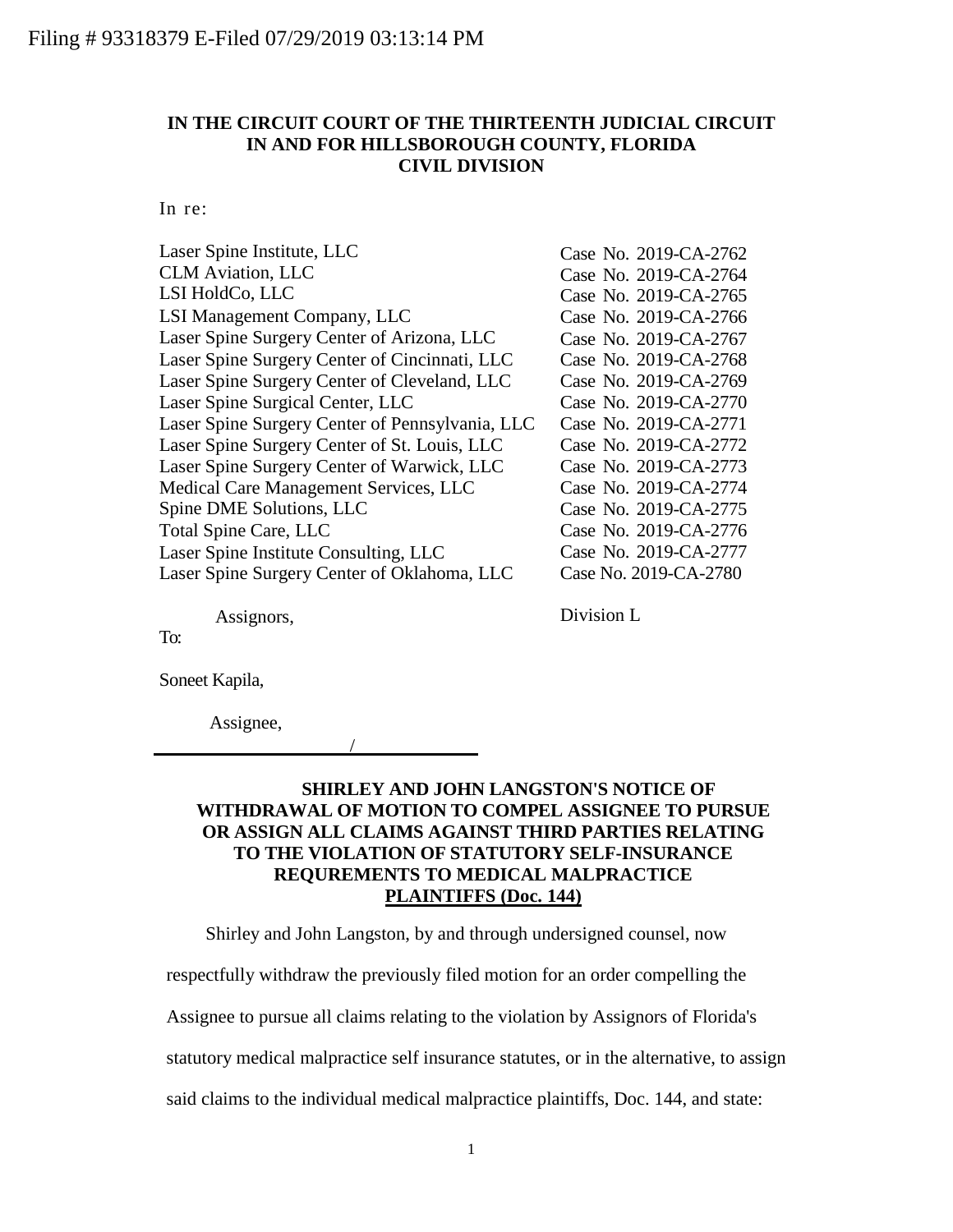1. Laser Spine Institute, LLC, ("LSI") and its affiliates appear to have been operating in violation Florida's self-insurance statutory requirements for physicians. LSI failed to post the required escrow or establish other ability to meet self-insurance requirements, leaving the defendant practitioners without statutory minimum coverage and the medical malpractice plaintiffs without the statutory benefits of self-insurance. The movants filed a motion to compel the Assignee to either pursue claims against responsible parties for this statutory violation or assign claims to the medical malpractice plaintiffs and/or the defendant practitioners.

2. The Motion was set for hearing June 27, 2019, and the parties agreed to continue the hearing to July 30, 2019.

3. On or about June 30, 2019, the Assignee has begun filing claims and lawsuits against third parties, and the Assignee appears to be intent on filing and pursuing any claims held or controlled by the Assignee relating to the lack of insurance raised in the Motion.

4. Movants are withdrawing the previously filed motion without prejudice to refile in the future.

Wherefore; based on the foregoing, Movants respectfully withdraw the previously filed Motion to Compel Assignee To Pursue Or Assign All Claims Against Third Parties Relating To The Violation Of Statutory Self Insurance Requirements To Medical Malpractice Plaintiffs, (Doc. 144), without prejudice to refile in the future.

2